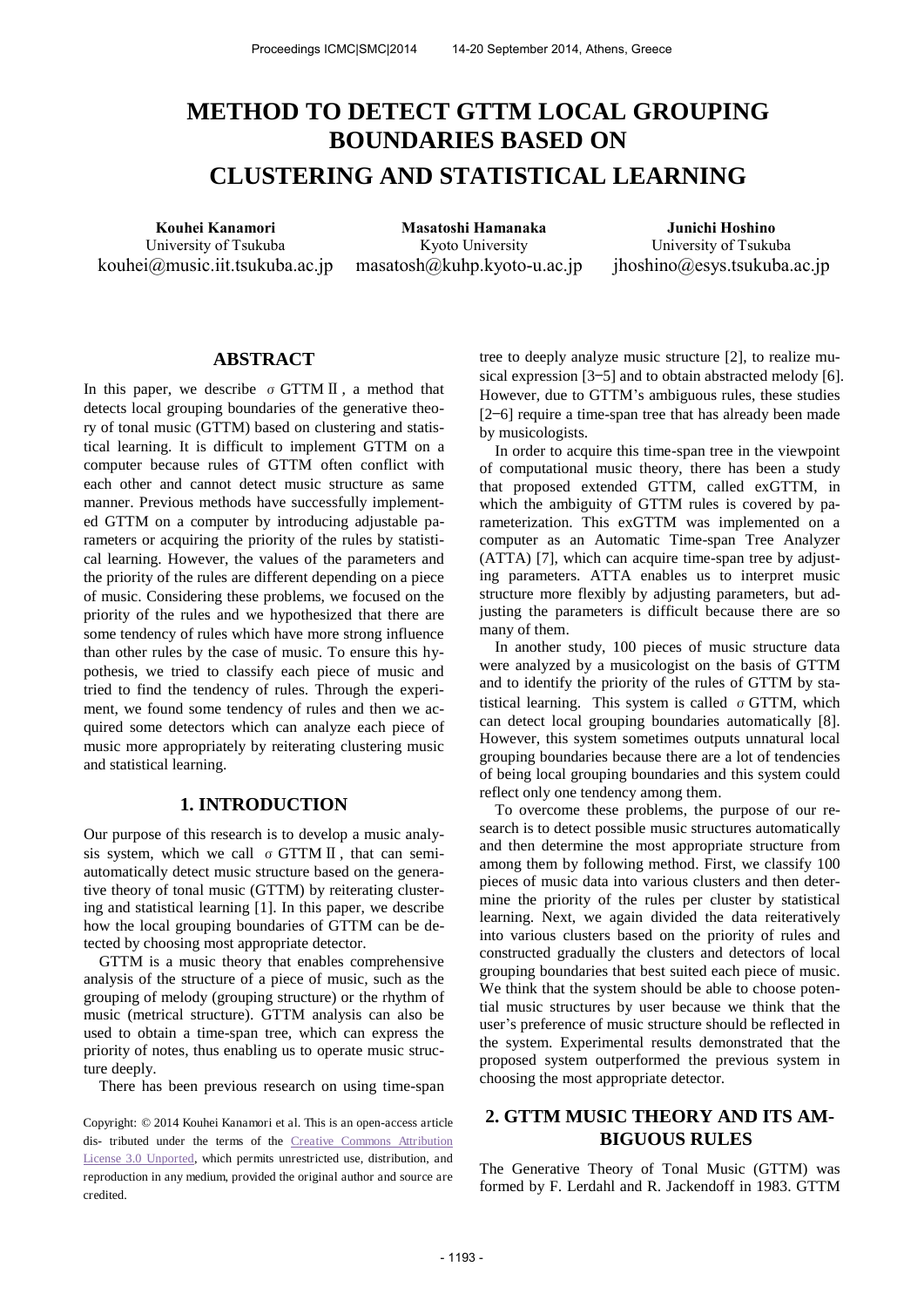was constructed more strictly than other music theories and it can treat the structure of each piece of music comprehensively. However, when it comes to implementing it on a computer, there is problem with the ambiguity of its rules. In this section, we describe a method of analyzing music structure by GTTM in section 2.1 and discuss the problem with ambiguous rules in section 2.2.

#### **2.1 Method of analyzing music structure in GTTM**

In GTTM, there are four steps to analyze music structure: Step 1: Analysis of grouping structure, in which music is divided into some groups.

Step 2: Analysis of metrical structure, in which the rhythm structure of music is detected.

Step 3: Analysis of time-span reduction, in which the priority of each note in the music is detected and then expressed in a tree structure.

Step 4: Analysis of prolongational reduction, in which the tension and relaxation structure of the music is expressed in a tree structure.

An example of analysis by GTTM is shown in Figure 1.



Figure 1. Example of analysis by GTTM.

Each step constructs well-formedness rules and preference rules. Well-formedness rules construct the initial framework of a music structure and preference rules detect more preferable music structures in the framework. Each music structure is hierarchical. The regular order of a GTTM music structure is constructed by analyzing each step. In this work, we treat the first step, grouping structure.

 The well-formedness rules of the grouping structure are called grouping well-formedness rules (GWFR) and the preference rules are called grouping preference rules (GPR). GPR can classify two types of structure: one for treating the lowest (local) grouping structure (GPR1, 2, 3) and the other for treating the higher grouping structure. The interval between notes in which the local GPR is applied has the possibility of grouping boundary. An example of analyzing local grouping structure is shown in Figure 2.

#### **2.2 Problems with ambiguous rules in GTTM**

When we analyze music structure by GTTM, we may deal with a conflict between preference rules, since preference rules do not have any individual priority among themselves. Originally preference rules are formed to deal with human's preference, but that conflict between preference rules causes some difficulty when it comes to implementing GTTM on a computer. At that situation, we think that the analysis of the local grouping structure we treat in this paper has mainly two problems.

 The first problem is conflict between rules. In the example of analysis shown in Figure 2, GPR2a and GPR2b are applied between notes 17 and 18 and GPR3a is applied between notes 18 and 19. GPR2a is applied when there is a rest or at the end of a slur, GPR2b is applied when there is a relatively higher duration, and GPR3a is applied when there is relatively higher difference of pitch between notes. In this case, we cannot detect that both 17— 18 and 18—19 are grouping boundaries because of GPR1, which means that the grouping of one note must be avoided. This means we have to choose either 17—18 or 18—19 as the boundary, but in GTTM there are no rules for making this choice.

 The second problem is that grouping boundary is not always applied in the same manner as local GPR. In Figure 2, GPR3a is applied between 5—6 and 23—24 and there are local grouping boundaries, but there is no local boundary in spite of the presence of GPR3a in 11—12 and  $18-19$  and  $29-30$  and  $32-33$ . This problem cannot be resolved in GTTM.

## **3. CONSTRUCTION OF** σ**GTTM**Ⅱ

We hypothesize that each piece of music has some tendency about priority of GTTM rules, which mean local grouping preference rules (local GPR) in this paper. If we can find that priority from some analysis of GTTM, we can analyze each piece of music more appropriately. Thus we use statistical learning for extracting that priority. Considering that the priority of local GPR cannot find until applying statistical learning, we reiteratively classify each piece of music into various clusters and construct detectors of local grouping structure gradually by applying statistical learning per cluster.



Local grouping structure

Figure 2. Example of analyzing local grouping structure.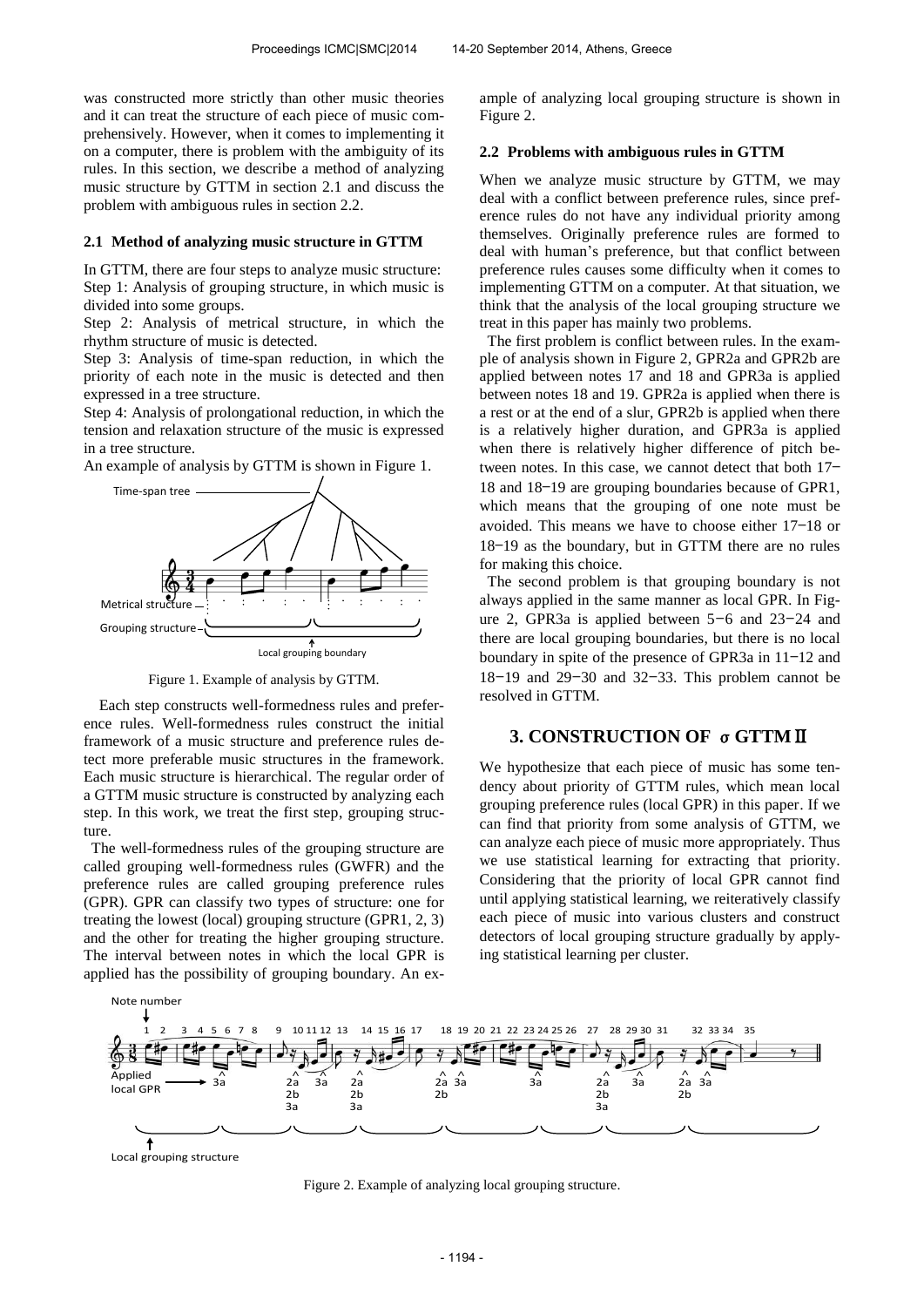In this section, we give an overview of proposed system σGTTMⅡin section 3.1, describe the method of detecting local grouping structure in section 3.2 and the method of detecting priority of local GPR used in previous research  $σ$  GTTM in section 3.3.

#### **3.1 Overview of** σ**GTTM**Ⅱ

Figure 3 shows an overview of proposed system σ GTTMⅡ. The main idea of this system is to reiterate clustering and statistical learning in order to classify each piece of music on the basis of priority of local GPR and detect local grouping structure more appropriately and easily. This system can classify each piece of music into some clusters and output detector of local grouping structure per cluster. This means the system outputs some candidates about local grouping structure reflected various priority of local GPR. Users can detect local grouping boundary more easily by choosing most preferable detector from among some candidates.



Figure 3. Overview of σGTTMⅡ.

#### **3.2 Method of detecting local grouping structure**

The way to detect local grouping structure is to choose the detector you most preferred. When this system is used to musicXML data which is not trained, system outputs some candidates of local grouping structure about that data by some detectors which were already constructed. Users can see there detectors, which mean you can see the priority of local GPR of each candidates about local

grouping structure. The main reason of designing this system as flexible detecting method of local grouping structure is to reflect user's preference about local grouping structure. Preference is different by each user, so this system outputs the some detectors, which are designed to reflect various tendencies about priority of local GPR.

## **3.3 Method of detecting priority of local GPR used in previous research** σ**GTTM**

In this work, we use method of obtaining abstracted data (training data) and detecting priority of local GPR used in previous research  $\sigma$  GTTM. In this subsection, we give an overview of the method of abstracting musicXML in subsection 3.3.1 and decision tree in subsection 3.3.2 and detecting priority of local GPR in subsection 3.3.3.

#### 3.3.1 Training data

100 musicXML was chosen as training data data of each piece of music, which is analyzed by GTTM musicologist manually and checked by GTTM experts. The objective value we want to know is the existence of local grouping boundary (is shown as b) so the value can be represented by 1 or 0 (boundary exists or not). Local GPR also should be abstracted because whether there is a boundary or not is decided by the local GPR. Considering that there is a rule in local GPR of avoiding single note grouping, not only the checking interval n (between note n and note n+1), but also neighbor interval (interval n-1 and interval n+1) should be checked. So the data was abstracted by the form of  $B_{GPR}^n$ . The superscript n means the checking interval n. The subscript GPR means the kind of local GPR. Local GPR we treat are 6 kinds (2a, 2b, 3a, 3b, 3c, 3d) so the abstracted data of checking interval can be shown as  $B_{2a}^n$ ,  $B_{2b}^n$ ,  $B_{3a}^n$ ,  $B_{3b}^n$ ,  $B_{3c}^n$ ,  $B_{3d}^n$ . Considering the neighbor interval, the total abstracted data can be shown by 18 elements. These elements have a value 1 or 0 (rules exist or not). By the 18 elements the existence of local grouping boundary (b) is decided.

#### 3.3.2 Decision Tree

Decision tree is one of statistical learning method. It can represent objective value and the priority of making decision as easy way to understand. It consists of mainly leaves and branches and ramification and this tree is upside down. The principle to make decision is due to the value of each ramification. Through this decision tree learning, the more the kind of ramification has influence to making decision, the more that ramification get near to root position.

#### 3.3.3 Detecting priority of local GPR by decision tree

We chose C4.5, an algorithm developed by J. R. Quinlan [9] to construct the decision tree. Figure 4 shows an example of the constructed decision tree. From training data, we can obtain the conditional probability of local grouping boundaries for each combination of local GPR. When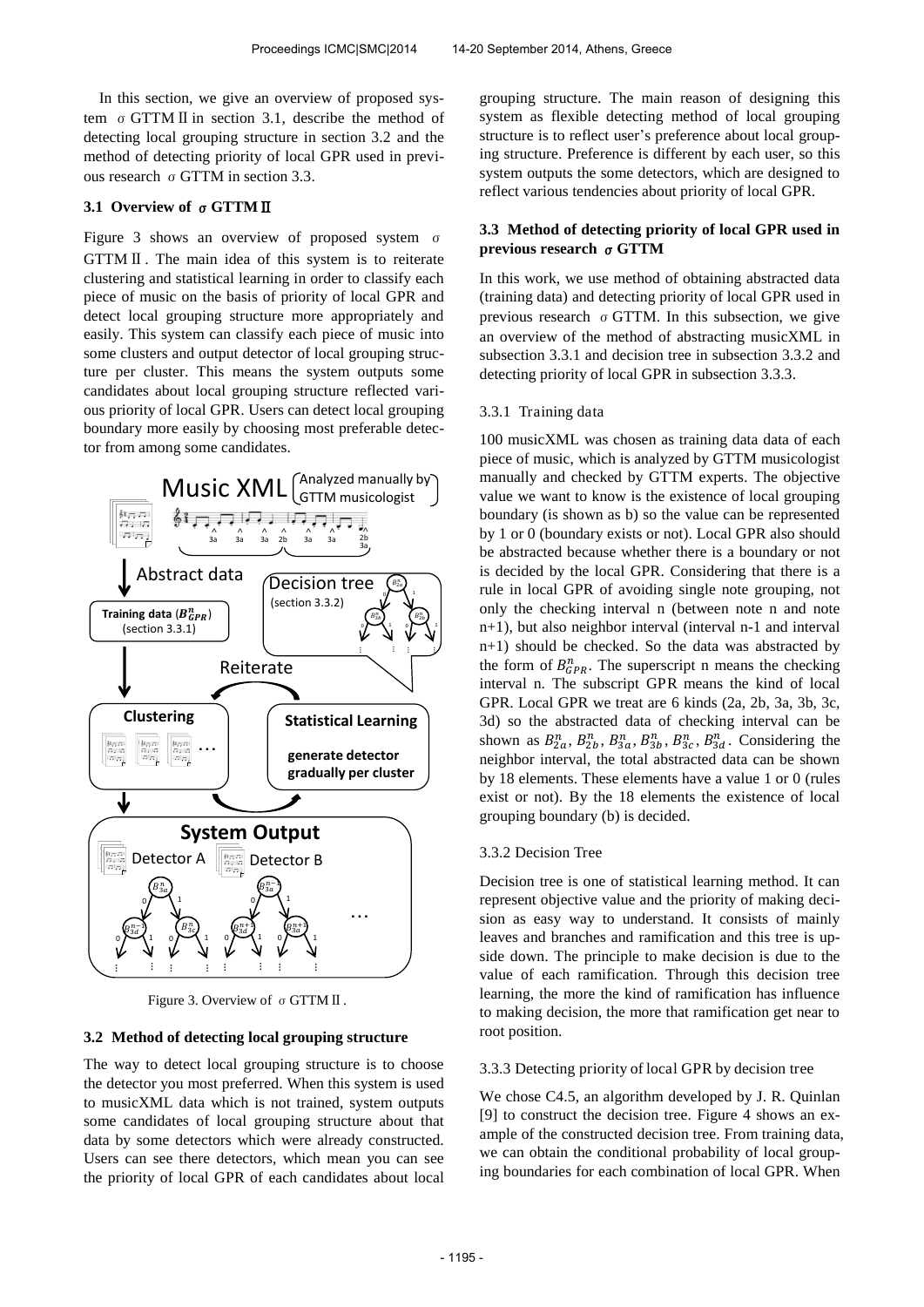this conditional probability is 0.5 or more, we detect to exist a local grouping boundary ( $b = 1$ ), and when it is less than 0.5, we do not detect to exist boundary ( $b = 0$ ). For the example in Figure 4, we detect a local grouping boundary exists in the case of  $B_{2a}^n = 1$  and  $B_{2b}^n = 1$ .



Figure 4. Example of constructed decision tree.

## **4. METHOD OF CLUSTERING MUSIC**

To classify each piece of music on the basis of priority of local GPR, we reiterated clustering and statistical learning and generated detectors gradually. Figure 5 shows the details of clustering method. In this section, we describe the details of this method in section 4.1, method of evaluating each piece of music in section 4.2 and discuss about number of clusters in section 4.3.

#### **4.1 Details of clustering method**

First, we classify training data into some clusters. The training data of each cluster is then trained by a decision tree. After this training, a decision tree of GPR priority is constructed. Detector means the constructed decision tree. In figure 5 cluster and detector A, B, etc. means detector A is constructed in cluster A and detector B is constructed in cluster B, etc. However, this part is problematic because an irrelevant analyzed music structure might exist in the same cluster due to the detectors of each cluster representing tendency of the entire music structure as the same for each cluster.

To solve this problem, the system individually evaluates the performance of each detector as they are constructed and then reclassifies the training data into clusters which generated most performed detector. In figure 5 the clusters after reclassified are represented as A', B', etc. And then system compares the training data of each cluster between before (A, B, etc.) and after reclassification (A', B', etc.). The less the training data in the cluster changes, the more the detectors that are constructed cover the tendency of the priority of local GPR of all training data in the cluster.

After this comparison between clusters, if the total difference of training data before and after reclassification is more than two, the system returns to constructing detectors again and if the total difference is less than one, or if reclassification has been performed 150 times, the system outputs training data and detectors of each cluster. Finally, we construct the most appropriate detector on the basis of

the priority of local GPR of the entire training data in a cluster.



Figure 5. details of clustering method.

#### **4.2 Method of evaluating each detector**

When the system reclassifies training data, system evaluates each detector by F-measure, which consists of precision (P) and recall (R). Precision is the ratio of corresponding to correct local grouping boundary in the output of the system. Recall is the ratio of corresponding to the output of the system in the correct local grouping boundary. The F-measure is represented as

$$
F_{measure} = 2 \times \frac{P \times R}{P + R} \tag{1}
$$

Each training data is reclassified by cluster which generates most high performed detector.

#### **4.3 Number of clusters**

When we classify each piece of music into some clusters at first, we don't know how many tendencies each piece of music has. So, we changed the number of cluster at first classification from 1 to 100. This means at first the number of input cluster of this system is 1 and system outputs 1 detector, and then number of input cluster is 2 and system outputs 2 detectors. Thus the system runs 100 times through the input and output. At each runtime the system reiterating clustering and statistical learning many times until it gets ready to output detectors.